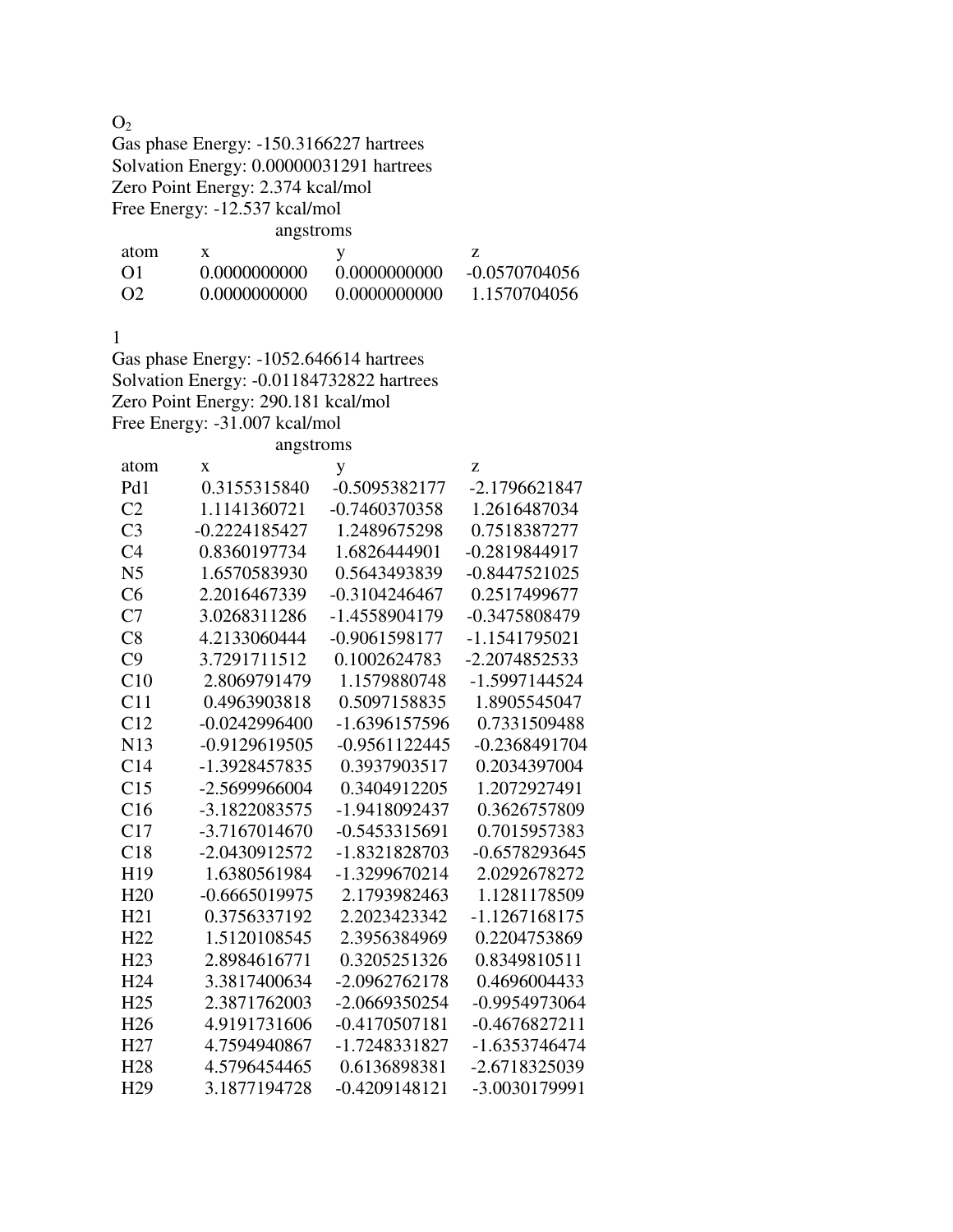| H <sub>30</sub> | 2.3875423142    | 1.7969342217    | -2.3804130892   |
|-----------------|-----------------|-----------------|-----------------|
| H31             | 3.3773809769    | 1.7964962268    | -0.9027620478   |
| H <sub>32</sub> | $-0.1914887450$ | 0.2436273271    | 2.6992564903    |
| H <sub>33</sub> | 1.2728735868    | 1.1477729728    | 2.3301337636    |
| H34             | $-0.5867313202$ | -1.9988618956   | 1.6105456407    |
| H <sub>35</sub> | 0.3746089034    | -2.5252368437   | 0.2287738913    |
| H <sub>36</sub> | -1.7706845002   | 0.8720841226    | $-0.7106725452$ |
| H37             | -2.2323540912   | -0.0382594626   | 2.1799730593    |
| H38             | $-2.9210145656$ | 1.3660628796    | 1.3779726504    |
| H <sub>39</sub> | -2.8466851106   | -2.4451443845   | 1.2798339573    |
| H40             | -3.9722741419   | -2.5703716449   | $-0.0651919222$ |
| H41             | -4.5144962638   | $-0.5979793313$ | 1.4514474908    |
| H42             | -4.1582932780   | -0.0978753243   | -0.1999755260   |
| H43             | -1.6199801087   | -2.8121411915   | -0.8966846968   |
| H44             | -2.4221992456   | -1 4356522687   | -1.6033091145   |
| C <sub>45</sub> | -0.9047537223   | -1.4562100251   | -4.7014991943   |
| O46             | -1.0174273062   | -1.4462976836   | -3.3948218655   |
| O47             | $-0.0217136017$ | -0.9409667502   | -5.3771849837   |
| C48             | $-2.0558631543$ | -2.2199902232   | -5.3649523201   |
| H <sub>49</sub> | -3.0109230847   | -1.7398534774   | -5.1269328469   |
| H <sub>50</sub> | -1.9169985696   | -2.2388747038   | -6.4468216800   |
| H51             | $-2.1025356133$ | -3.2437136156   | -4.9801424513   |
| H52             | 1.0671829135    | -0.1542499397   | -3.4536287359   |

 $2_{\rm trip}$ 

Gas phase Energy: -1202.969099 hartrees Solvation Energy: -0.00911188548 hartrees Zero Point Energy: 293.234 kcal/mol Free Energy: -35.953 kcal/mol

| angstroms       |                 |                 |                 |  |
|-----------------|-----------------|-----------------|-----------------|--|
| atom            | X               | у               | Z               |  |
| Pd1             | 0.6375233055    | $-0.2634049769$ | -2.2374790439   |  |
| C2              | 1.1748042003    | $-0.6034079709$ | 1.2417311204    |  |
| C <sub>3</sub>  | $-0.2052294014$ | 1.3448728519    | 0.6622175709    |  |
| C4              | 0.9170025519    | 1.8558878187    | $-0.2623275821$ |  |
| N5              | 1.8330983746    | 0.7866866824    | $-0.7770055279$ |  |
| C6              | 2.3213485265    | $-0.0987874016$ | 0.3381174600    |  |
| C <sub>7</sub>  | 3.2367681610    | -1.1955577594   | -0.2202443919   |  |
| C8              | 4.4651236072    | $-0.5805826474$ | $-0.9076467473$ |  |
| C9              | 4.0312925145    | 0.4400843393    | -1.9689527445   |  |
| C10             | 3.0208708512    | 1.4445344758    | -1.4124226013   |  |
| C11             | 0.4502484795    | 0.6090382510    | 1.8413742086    |  |
| C12             | 0.1316276617    | -1.5319212097   | 0.5934077043    |  |
| N <sub>13</sub> | $-0.6994263556$ | -0.8633724077   | $-0.4369085147$ |  |
| C <sub>14</sub> | $-1.2846617000$ | 0.4543005626    | $-0.0057799673$ |  |
| C15             | -2.5263629905   | 0.3145547736    | 0.9091387429    |  |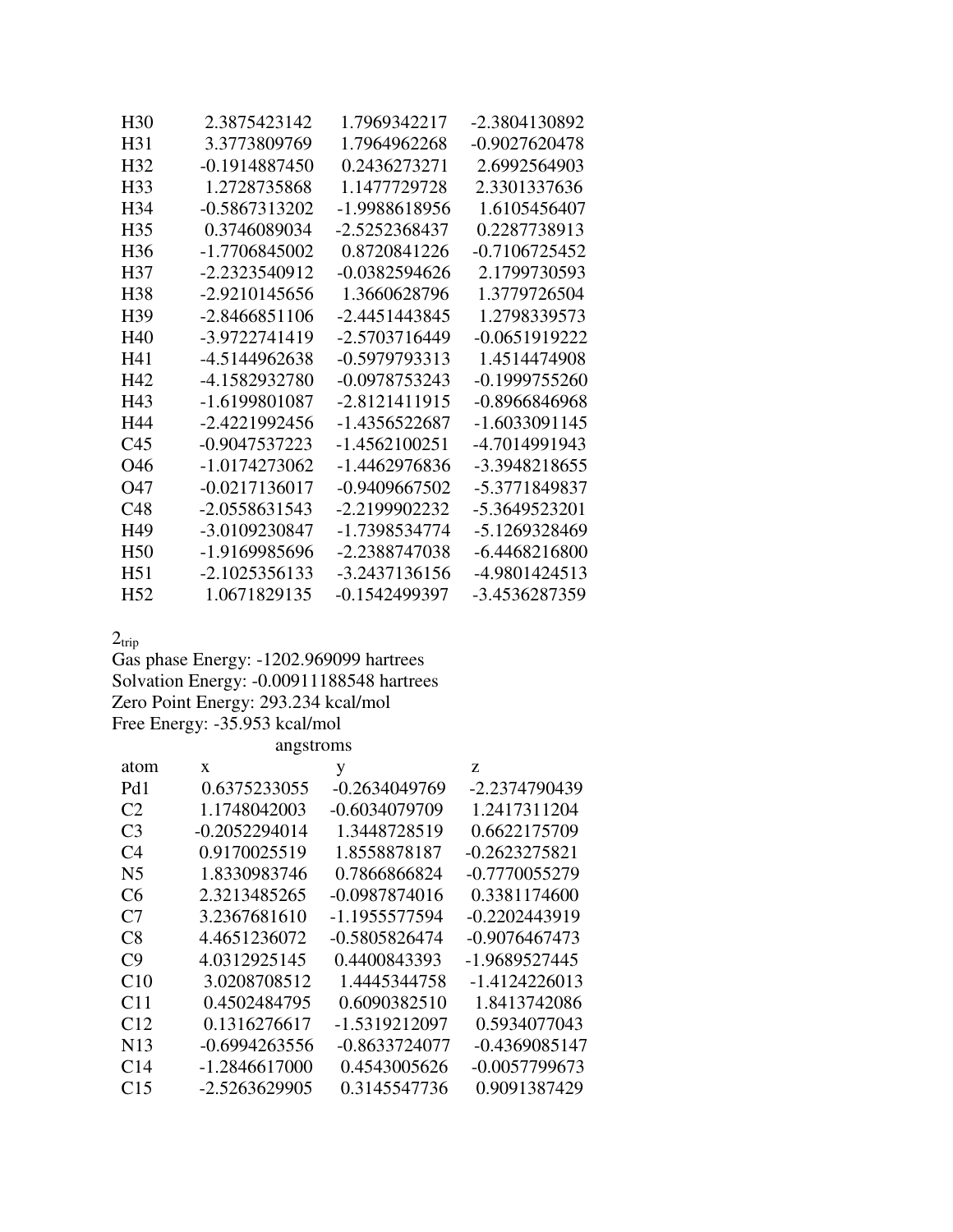| C16             | -2.9411560766   | -1.9885469322   | 0.0035301087    |
|-----------------|-----------------|-----------------|-----------------|
| C17             | -3.5820916217   | $-0.6326134784$ | 0.3229347156    |
| C18             | -1.7606391479   | -1.7771124051   | -0.9524795857   |
| H <sub>19</sub> | 1.6577016133    | -1.1833406158   | 2.0387967371    |
| H20             | $-0.7229343176$ | 2.2437631582    | 1.0201891334    |
| H21             | 0.5074136197    | 2.3763366362    | -1.1321557851   |
| H22             | 1.5167569169    | 2.5812805028    | 0.3130872819    |
| H <sub>23</sub> | 2.9427215189    | 0.5425585534    | 0.9903383059    |
| H <sub>24</sub> | 3.5457178827    | -1.8471443233   | 0.6065708102    |
| H <sub>25</sub> | 2.6783080372    | -1.8100955534   | $-0.9361177616$ |
| H <sub>26</sub> | 5.0930989347    | $-0.0885356671$ | -0.1514013792   |
| H <sub>27</sub> | 5.0794681880    | -1.3642881479   | -1.3643623817   |
| H <sub>28</sub> | 4.8966850110    | 0.9977601517    | -2.3469450948   |
| H <sub>29</sub> | 3.5779570674    | -0.0783367291   | $-2.8192501110$ |
| H <sub>30</sub> | 2.6462246990    | 2.0955743259    | -2.2053595624   |
| H31             | 3.5049105225    | 2.0771684335    | -0.6488030947   |
| H <sub>32</sub> | $-0.2882146084$ | 0.2931741130    | 2.5844028937    |
| H <sub>33</sub> | 1.1588010023    | 1.2683143496    | 2.3580482284    |
| H <sub>34</sub> | -0.4906789770   | -1.9357954982   | 1.4075452574    |
| H <sub>35</sub> | 0.6136616899    | -2.3872600620   | 0.1095316793    |
| H <sub>36</sub> | -1.6137471571   | 0.9244706517    | -0.9407581296   |
| H <sub>37</sub> | -2.2394364528   | -0.0495810859   | 1.9036613945    |
| H <sub>38</sub> | -2.9495659044   | 1.3161715274    | 1.0560875694    |
| H <sub>39</sub> | -2.6292934568   | -2.4890747658   | 0.9304519382    |
| H <sub>40</sub> | -3.6621970894   | -2.6567103806   | $-0.4824020640$ |
| H41             | -4.4187636340   | $-0.7442970644$ | 1.0225192358    |
| H42             | -3.9903645275   | $-0.2020591172$ | $-0.6009606999$ |
| H43             | -1.2773200869   | -2.7198831491   | -1.2245786013   |
| H44             | -2.1380271772   | -1.3223229871   | -1.8681812845   |
| C <sub>45</sub> | -1.5186926080   | -0.5842157916   | -4.0929854282   |
| O46             | -0.4335969752   | -1.1985786672   | -3.7240989531   |
| O47             | -2.0372513530   | 0.3808825232    | -3.5164158708   |
| C48             | 2.1514155656    | 1.1829542934    | 5.3482116992    |
| H <sub>49</sub> | -2.2027256922   | -2.2730124256   | -5.2698693646   |
| H <sub>50</sub> | -3.1487318921   | -0.7688720202   | -5.5049136844   |
| H51             | $-1.5245002568$ | -0.9510847078   | $-6.2160084240$ |
| H <sub>52</sub> | 1.4926525032    | 0.2442893461    | -3.4001952398   |
| O <sub>53</sub> | 1.9499012742    | -2.0696175041   | -5.2012243833   |
| O <sub>54</sub> | 2.3582512004    | -2.6080891106   | -4.1938719824   |

 $3_{\text{trip}}$ 

Gas phase Energy: -1202.992695 hartrees Solvation Energy: -0.00909690815 hartrees Zero Point Energy: 294.912 kcal/mol Free Energy: -34.301 kcal/mol angstroms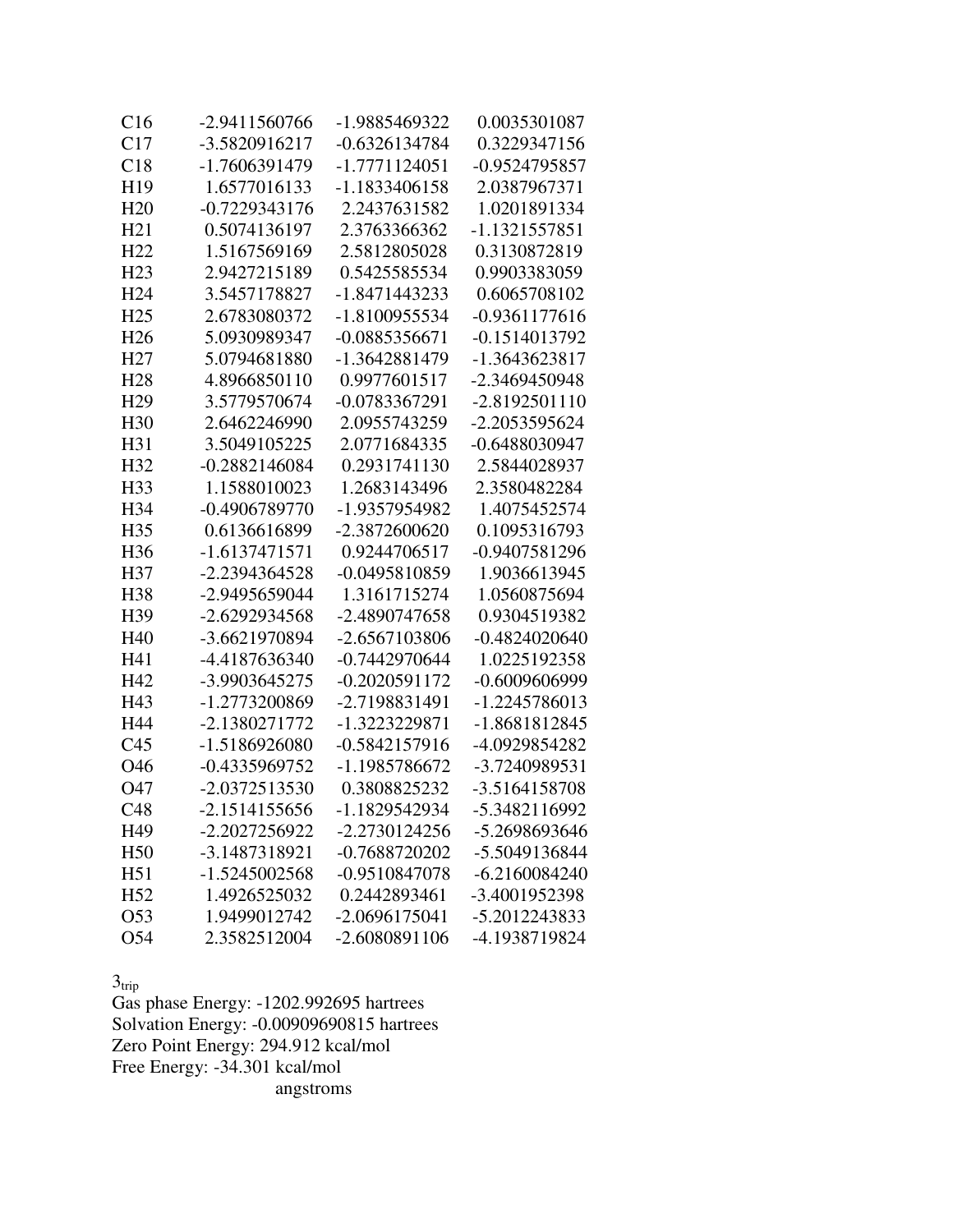| atom            | X               | у               | Z               |
|-----------------|-----------------|-----------------|-----------------|
| Pd1             | 0.0569777250    | -0.3303562022   | -2.1412322966   |
| C <sub>2</sub>  | 1.2091512007    | $-1.0165094285$ | 1.1584400532    |
| C <sub>3</sub>  | 0.1218195435    | 1.1843567338    | 1.1021828019    |
| C <sub>4</sub>  | 1.1051588145    | 1.6344283020    | 0.0053852387    |
| N <sub>5</sub>  | 1.6990448011    | 0.5250252755    | -0.7863233447   |
| C6              | 2.2332099927    | $-0.5670538176$ | 0.0892512442    |
| C7              | 2.7986915733    | -1.7069789957   | -0.7688056632   |
| C8              | 3.9306491122    | -1.1958500540   | $-1.6721111743$ |
| C9              | 3.4528030396    | -0.0017686819   | -2.5090676778   |
| C10             | 2.7917255348    | 1.0700200291    | -1.6383137614   |
| C11             | 0.8494802914    | 0.1960689961    | 2.0262163455    |
| C12             | $-0.0941776287$ | -1.6755228197   | 0.6607039608    |
| N <sub>13</sub> | -0.9817776395   | $-0.7424296921$ | -0.0798362957   |
| C14             | -1.2081851955   | 0.5746112618    | 0.5961300946    |
| C15             | -2.2598044997   | 0.5153718933    | 1.7325924358    |
| C16             | -3.2866136266   | -1.5154503297   | 0.6779290515    |
| C17             | -3.5731508154   | -0.1343791981   | 1.2775861956    |
| C18             | -2.2688001137   | -1.3919538870   | $-0.4628876036$ |
| H <sub>19</sub> | 1.7241067933    | -1.7714975963   | 1.7662974595    |
| H20             | -0.1437145782   | 2.0930995701    | 1.6574361376    |
| H21             | 0.6185951521    | 2.3159447887    | -0.7001904732   |
| H22             | 1.9153617456    | 2.1994256023    | 0.5013310740    |
| H23             | 3.0808145712    | -0.1388187903   | 0.6604119536    |
| H <sub>24</sub> | 3.1683741245    | -2.4948652614   | $-0.1005953017$ |
| H <sub>25</sub> | 1.9988100002    | $-2.1462360171$ | -1.3788669733   |
| H <sub>26</sub> | 4.7822217561    | -0.8910583568   | -1.0467154072   |
| H <sub>27</sub> | 4.2910911307    | -1.9983647762   | -2.3251770589   |
| H <sub>28</sub> | 4.2916497669    | 0.4592614401    | -3.0441198550   |
| H <sub>29</sub> | 2.7368488892    | $-0.3356286202$ | -3.2670548842   |
| H <sub>30</sub> | 2.3606470392    | 1.8554826567    | $-2.2665001761$ |
| H31             | 3.5486485891    | 1.5402197480    | -0.9838696041   |
| H32             | 0.2256200381    | $-0.1002765117$ | 2.8754177546    |
| H <sub>33</sub> | 1.7531092940    | 0.6589671256    | 2.4418679065    |
| H34             | $-0.6029845711$ | -2.0885042715   | 1.5472780148    |
| H35             | 0.1063073175    | -2.5117003865   | -0.0149680933   |
| H <sub>36</sub> | $-1.6155112018$ | 1.2309700492    | $-0.1853717420$ |
| H <sub>37</sub> | -1.8672352862   | $-0.0451781615$ | 2.5896172009    |
| H38             | -2.4377036963   | 1.5387721127    | 2.0864145514    |
| H39             | -2.9191962346   | -2.1945296989   | 1.4589615930    |
| H40             | -4.2019596329   | -1.9687504099   | 0.2791370862    |
| H41             | -4.2726384230   | $-0.2037340105$ | 2.1188495712    |
| H42             | -4.0545089139   | 0.4980790350    | 0.5181048928    |
| H43             | -2.0169091710   | -2.3591747344   | -0.9019224078   |
| H44             | -2.7040502637   | $-0.7855145406$ | -1.2649406713   |
| C <sub>45</sub> | -1.1119726820   | -2.7110524888   | -3.5427566747   |
|                 |                 |                 |                 |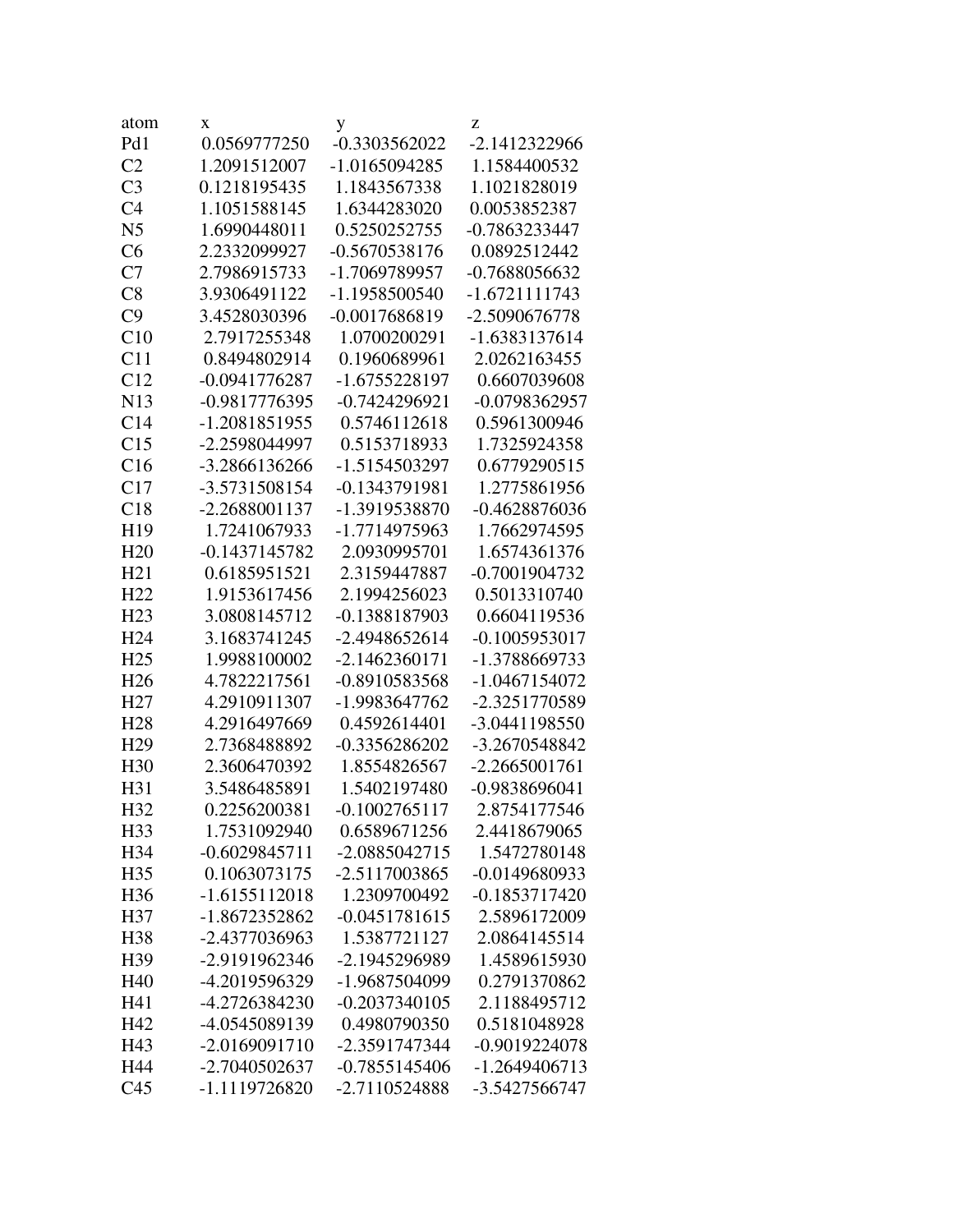| O46             | -1.2566684893   | -1.4114815637 | -3.6139937126   |
|-----------------|-----------------|---------------|-----------------|
| O47             | -0.6151543930   | -3.2994551214 | -2.5786169637   |
| C <sub>48</sub> | -1.6339575954   | -3.4781996441 | -4.7527061599   |
| H49             | -1.0975320218   | -3.1622158555 | -5.6543787170   |
| H <sub>50</sub> | -1.5040180907   | -4.5517983058 | -4.6098802195   |
| H51             | -2.6927738281   | -3.2506582851 | -4.9129969632   |
| H52             | -0.7196500404   | -0.5064789099 | -4.6638409706   |
| 053             | 0.6182540610    | 0.6428150950  | -4.0617270687   |
| O54             | $-0.1612856761$ | 0.2607008555  | $-5.0863970164$ |

 $3_{\rm sing}$ 

Gas phase Energy: -1203.018442 hartrees Solvation Energy: -0.00923847507 hartrees Zero Point Energy: 297.131 kcal/mol Free Energy: -31.917 kcal/mol

| angstroms       |                 |                 |                 |
|-----------------|-----------------|-----------------|-----------------|
| atom            | $\mathbf{x}$    | y               | Z               |
| Pd1             | 0.0676312813    | -0.3749440894   | -2.1007686939   |
| C <sub>2</sub>  | 1.2098810773    | -0.9588043193   | 1.1154344321    |
| C <sub>3</sub>  | 0.0603146106    | 1.2045653093    | 0.9151288866    |
| C <sub>4</sub>  | 1.0527255202    | 1.6237908602    | -0.1852353912   |
| N <sub>5</sub>  | 1.6639257336    | 0.4763336262    | -0.9200731679   |
| C6              | 2.2293395065    | $-0.5449488081$ | 0.0319441385    |
| C7              | 2.8567511123    | -1.7147131484   | $-0.7367623616$ |
| C8              | 4.0068063985    | $-1.2160401838$ | -1.6221198093   |
| C9              | 3.5082726200    | $-0.1051124805$ | -2.5533790413   |
| C10             | 2.7651833542    | 0.9989492531    | -1.7967188461   |
| C11             | 0.7974940800    | 0.2900076303    | 1.9060906059    |
| C12             | $-0.0554910654$ | -1.6873138323   | 0.6267984344    |
| N13             | $-0.9522442263$ | $-0.8247250194$ | -0.1943797482   |
| C14             | $-1.2401540915$ | 0.5252614906    | 0.4174995638    |
| C15             | -2.3070570859   | 0.4888267715    | 1.5380096129    |
| C16             | -3.2368108138   | -1.6379231299   | 0.6073837138    |
| C17             | -3.5887054854   | $-0.2344481728$ | 1.1088100791    |
| C18             | -2.2207684378   | -1.5492120129   | $-0.5349233135$ |
| H19             | 1.7379545416    | $-1.6609074000$ | 1.7728252226    |
| H20             | $-0.2460113201$ | 2.1330828696    | 1.4131509468    |
| H21             | 0.5768868280    | 2.2690773627    | $-0.9294142451$ |
| H <sub>22</sub> | 1.8579847186    | 2.2062271378    | 0.2933094118    |
| H <sub>23</sub> | 3.0464185753    | $-0.0354460155$ | 0.5753718137    |
| H <sub>24</sub> | 3.2212699614    | -2.4483620280   | -0.0068059589   |
| H <sub>25</sub> | 2.0957780533    | -2.2121659539   | -1.3505638813   |
| H <sub>26</sub> | 4.8182190464    | -0.8384108603   | $-0.9826065708$ |
| H <sub>27</sub> | 4.4247381378    | -2.0427753949   | -2.2068424572   |
| H <sub>28</sub> | 4.3462588075    | 0.3631293907    | -3.0839337310   |
| H <sub>29</sub> | 2.8426382218    | $-0.5164714366$ | -3.3165089501   |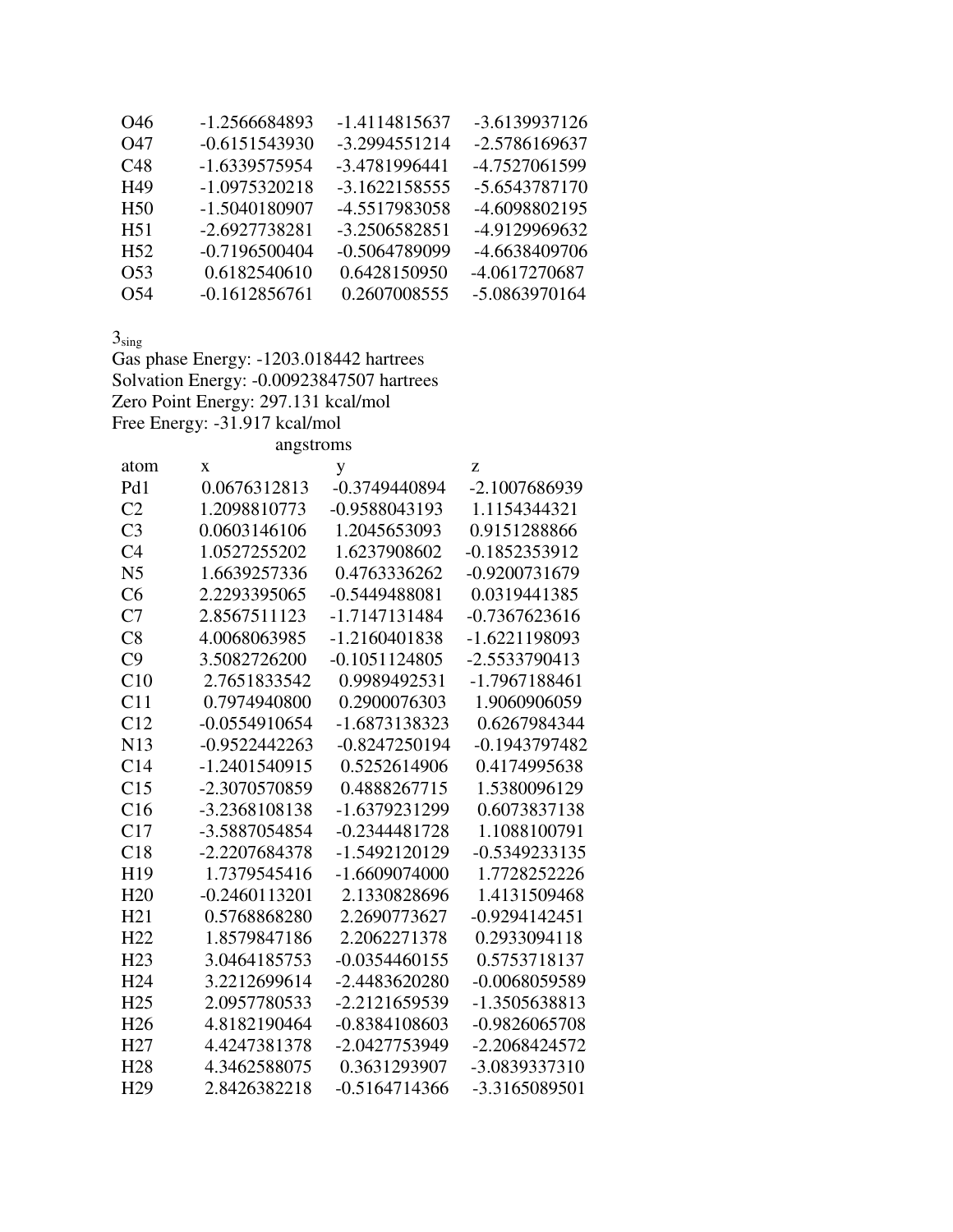| H <sub>30</sub> | 2.3091507160    | 1.6856917608    | -2.5110403459   |
|-----------------|-----------------|-----------------|-----------------|
| H31             | 3.4626757578    | 1.5550137800    | -1.1481253584   |
| H <sub>32</sub> | 0.1670494468    | 0.0238350067    | 2.7601147592    |
| H <sub>33</sub> | 1.6793890349    | 0.8015745932    | 2.3102288770    |
| H34             | -0.5874577377   | -2.0567740761   | 1.5158745879    |
| H <sub>35</sub> | 0.1879213797    | -2.5521230815   | 0.0043756866    |
| H <sub>36</sub> | -1.6538983100   | 1.1214634061    | $-0.4063759185$ |
| H37             | -1.9082630207   | $-0.0018529353$ | 2.4336162721    |
| H <sub>38</sub> | $-2.5240914416$ | 1.5256797740    | 1.8232687776    |
| H39             | -2.8532421749   | -2.2482404327   | 1.4358965281    |
| H40             | -4.1256548830   | -2.1561399390   | 0.2286967513    |
| H41             | -4.2969641553   | -0.2756907570   | 1.9441747043    |
| H42             | -4.0807843783   | 0.3275554091    | 0.3026759714    |
| H43             | -1.9239377270   | -2.5319390742   | $-0.9043628121$ |
| H44             | -2.6673605375   | -1.0171891481   | -1.3790375959   |
| C45             | -1.1429047559   | -2.5964989497   | -3.4623825754   |
| O46             | -1.3181165943   | -1.3035292377   | -3.3862382690   |
| O47             | -0.4865720597   | -3.2723022623   | -2.6622479409   |
| C <sub>48</sub> | $-1.8376451620$ | -3.2437104183   | -4.6561154590   |
| H49             | -1.3058601168   | -2.9693465852   | -5.5739468125   |
| H <sub>50</sub> | -1.8311386769   | -4.3298133993   | -4.5527709653   |
| H <sub>51</sub> | -2.8641910373   | -2.8788677937   | -4.7536035036   |
| H <sub>52</sub> | -0.7945788130   | 0.1163593599    | -4.6403226531   |
| O <sub>53</sub> | 0.8708754418    | 0.2594223107    | -3.7977616938   |
| O54             | -0.2169839120   | 0.8927636560    | -4.4958279846   |

4

Gas phase Energy: -1052.639169 hartrees Solvation Energy: -0.00440728495 hartrees Zero Point Energy: 290.335 kcal/mol Free Energy: -31.974 kcal/mol angstroms

| atom            | X               | у               | Z.              |
|-----------------|-----------------|-----------------|-----------------|
| Pd1             | 0.3393109360    | $-0.5829105468$ | -2.2949476951   |
| C <sub>2</sub>  | 1.1411814000    | $-0.6819127445$ | 1.3605218238    |
| C <sub>3</sub>  | $-0.2247649018$ | 1.2823774285    | 0.8208237923    |
| C <sub>4</sub>  | 0.7859774272    | 1.6794629351    | $-0.2742218428$ |
| N <sub>5</sub>  | 1.6089794155    | 0.5607334178    | $-0.8212356628$ |
| C <sub>6</sub>  | 2.1766726605    | $-0.2858112508$ | 0.2809906214    |
| C <sub>7</sub>  | 2.9566463564    | -1.4587353472   | $-0.3242816672$ |
| C8              | 4.1254672107    | $-0.9457453601$ | $-1.1801236314$ |
| C9              | 3.6296893541    | 0.0671263116    | -2.2225899772   |
| C10             | 2.7448298655    | 1.1436000493    | -1.5905610494   |
| C <sub>11</sub> | 0.5439223227    | 0.5970768797    | 1.9597729921    |
| C12             | $-0.0164152118$ | $-1.6056194282$ | 0.9366891478    |
| N <sub>13</sub> | $-0.9438431680$ | $-0.9642046718$ | 0.0014906664    |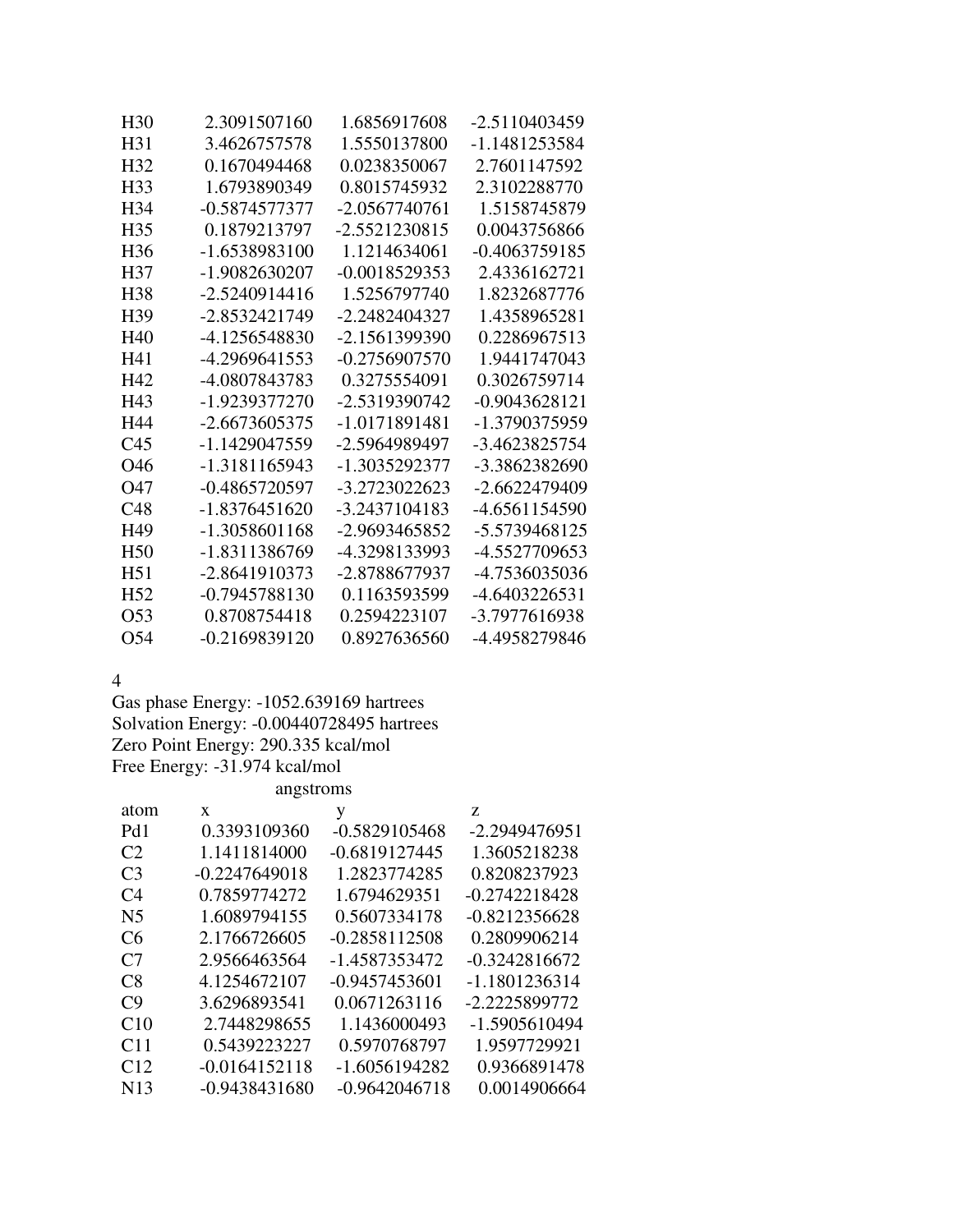| C <sub>14</sub> | -1.4037457073   | 0.3952134706    | 0.3542710268    |
|-----------------|-----------------|-----------------|-----------------|
| C15             | -2.5689182051   | 0.4033984918    | 1.3779057420    |
| C16             | -3.2036916315   | -1.9161721746   | 0.6117648943    |
| C17             | -3.7229243620   | $-0.5054431226$ | 0.9248083280    |
| C18             | -2.0565524076   | -1.8329559521   | $-0.4105076868$ |
| H19             | 1.7102450959    | $-1.2226461613$ | 2.1285058289    |
| H20             | -0.6597352805   | 2.2259110094    | 1.1763222930    |
| H21             | 0.2807935083    | 2.1528899487    | -1.1204018590   |
| H22             | 1.4615920133    | 2.4316327743    | 0.1747925656    |
| H23             | 2.9105030271    | 0.3468570556    | 0.8197117670    |
| H <sub>24</sub> | 3.3275089864    | -2.0987410830   | 0.4866853238    |
| H <sub>25</sub> | 2.2743277296    | -2.0548780779   | $-0.9436560264$ |
| H <sub>26</sub> | 4.8688300407    | $-0.4690411035$ | $-0.5251822523$ |
| H <sub>27</sub> | 4.6340842464    | -1.7812487711   | -1.6749912486   |
| H <sub>28</sub> | 4.4754177857    | 0.5549869055    | -2.7235289339   |
| H <sub>29</sub> | 3.0370084397    | -0.4499657793   | -2.9870209482   |
| H <sub>30</sub> | 2.3212615019    | 1.7922403401    | -2.3620510922   |
| H31             | 3.3503509940    | 1.7747331847    | -0.9120768853   |
| H <sub>32</sub> | $-0.1110862219$ | 0.3614438909    | 2.8055056168    |
| H <sub>33</sub> | 1.3338319908    | 1.2570155521    | 2.3408170116    |
| H <sub>34</sub> | $-0.5062539417$ | -1.9475203430   | 1.8698961209    |
| H <sub>35</sub> | 0.3698445325    | -2.5050162352   | 0.4429719138    |
| H <sub>36</sub> | -1.7952065093   | 0.8209344649    | -0.5829839429   |
| H <sub>37</sub> | -2.2153355201   | 0.0668967927    | 2.3612075257    |
| H <sub>38</sub> | -2.9242575293   | 1.4339720105    | 1.5097894566    |
| H <sub>39</sub> | -2.8576597916   | -2.3988089686   | 1.5362855445    |
| H <sub>40</sub> | -4.0070805906   | -2.5470055173   | 0.2108689819    |
| H41             | -4.5076893167   | -0.5359132645   | 1.6904159232    |
| H42             | -4.1838609076   | -0.0839084393   | 0.0195710471    |
| H43             | -1.6477570060   | -2.8251041988   | $-0.6302990151$ |
| H44             | -2.4476048414   | $-1.4401621641$ | -1.3583098490   |
| C <sub>45</sub> | $-0.5880294261$ | -1.2759812423   | -4.9537202970   |
| O46             | 0.9011711136    | 1.5731463656    | 3.7936393247    |
| O47             | 0.4055691058    | $-0.4526792141$ | -5.2191839409   |
| C48             | -1.3113834003   | -1.8203988530   | -6.1543901062   |
| H49             | -1.7600954522   | -0.9969874400   | -6.7186834923   |
| H <sub>50</sub> | -0.6031095427   | -2.3235131891   | -6.8191325614   |
| H51             | -2.0871063264   | -2.5176424844   | -5.8381695406   |
| H <sub>52</sub> | 0.7635501404    | -0.1957854874   | -4.2744533283   |

 $5<sub>trip</sub>$ 

Gas phase Energy: -1202.99324 hartrees Solvation Energy: -0.01172931785 hartrees Zero Point Energy: 294.834 kcal/mol Free Energy: -34.806 kcal/mol angstroms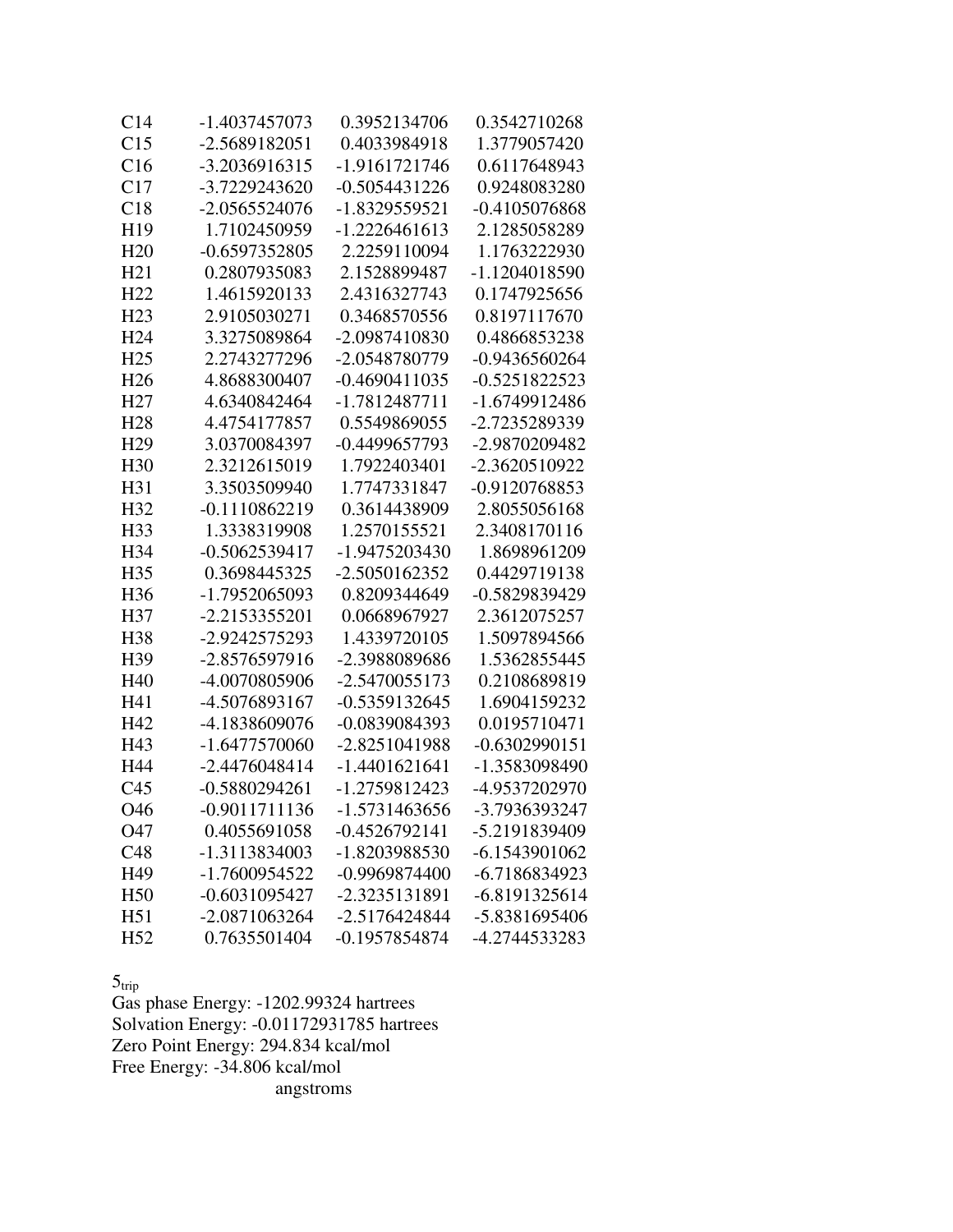| atom            | X               | у                                | z               |
|-----------------|-----------------|----------------------------------|-----------------|
| Pd1             | 0.1234439256    | $-0.6955385574$                  | -2.0245579469   |
| C <sub>2</sub>  | 1.2758892709    | $-0.6083120201$                  | 1.4203061809    |
| C <sub>3</sub>  | -0.0838240805   | 1.3544960339                     | 0.8529899031    |
| C <sub>4</sub>  | 0.8986560442    | 1.6913086976                     | $-0.2860519220$ |
| N <sub>5</sub>  | 1.6740148224    | 0.5313802973                     | -0.7944580793   |
| C6              | 2.2904088326    | -0.2635230884                    | 0.3056736687    |
| C7              | 3.0352479363    | -1.4747345427                    | $-0.2704927504$ |
| C8              | 4.1424701842    | -1.0245982304                    | -1.2341358858   |
| C9              | 3.5582827406    | $-0.1144616559$                  | -2.3213272042   |
| C10             | 2.7245227576    | 1.0231408838                     | -1.7278506117   |
| C11             | 0.7121389841    | 0.6987418259                     | 1.9914920392    |
| C12             | 0.0999008966    | -1.5292286320                    | 1.0401841259    |
| N <sub>13</sub> | -0.8638975718   | -0.9174318650                    | 0.0902813564    |
| C14             | -1.2962385555   | 0.4720170990                     | 0.4618954260    |
| C15             | -2.3879182663   | 0.5111207527                     | 1.5604813098    |
| C16             | -3.0768300401   | -1.8276155178                    | 0.9735629872    |
| C17             | -3.5770654710   | -0.4026849739                    | 1.2364048418    |
| C18             | -2.0329904597   | -1.8096108027                    | $-0.1504263050$ |
| H <sub>19</sub> | 1.8448493568    | -1.1403555574                    | 2.1938894536    |
| H20             | -0.4973346786   | 2.3144999756                     | 1.1877737681    |
| H21             | 0.3770775158    | 2.1330932082                     | -1.1410002728   |
| H22             | 1.5975449686    | 2.4556816749                     | 0.1013904964    |
| H <sub>23</sub> | 3.0500611289    | 0.3792785791                     | 0.7949031532    |
| H <sub>24</sub> | 3.4552019714    | -2.0586210443                    | 0.5585456276    |
| H <sub>25</sub> | 2.3229576202    | -2.1181141917                    | $-0.8032026052$ |
| H <sub>26</sub> | 4.9139538002    | -0.4830931284                    | -0.6677131392   |
| H <sub>27</sub> | 4.6353042595    | -1.8942985645                    | -1.6837462099   |
| H <sub>28</sub> | 4.3561244151    | 0.3263680070                     | -2.9306840670   |
| H <sub>29</sub> | 2.9230301953    | -0.6929506873                    | -2.9991136941   |
| H <sub>30</sub> | 2.2194786157    | 1.5576903340                     | -2.5369429733   |
| H31             | 3.3790114833    | 1.7270979590                     | -1.1805691517   |
| H32             | 0.0873861285    | 0.5072129005                     | 2.8699580144    |
| H <sub>33</sub> | 1.5242580872    | 1.3603550864                     | 2.3168636449    |
| H34             | -0.3985731872   | -1.8185608235                    | 1.9801235598    |
| H35             | 0.4597096746    | -2.4525077395                    | 0.5757996859    |
| H <sub>36</sub> | -1.7431591098   | 0.8840127857                     | $-0.4530037655$ |
| H37             | -1.9697171140   | 0.2144771008                     | 2.5300439923    |
| H38             | $-2.7202589071$ | 1.5508546366                     | 1.6715379571    |
| H39             | -2.6590710432   | $-2.2540065718$                  | 1.8954172882    |
| H40             | -3.9011206887   | -2.4851980093                    | 0.6721702239    |
| H41             | -4.3052759183   | -0.3830954843                    | 2.0555133804    |
| H42             | -4.0970549812   | -0.0306763538                    | 0.3420982031    |
| H43             | -1.6410183457   |                                  |                 |
|                 |                 | $-2.8103225531$<br>-1.4762444468 | -0.3538227697   |
| H44             | -2.5082457190   |                                  | -1.0768741808   |
| C <sub>45</sub> | -1.7060185069   | -2.1555518040                    | -4.3955857727   |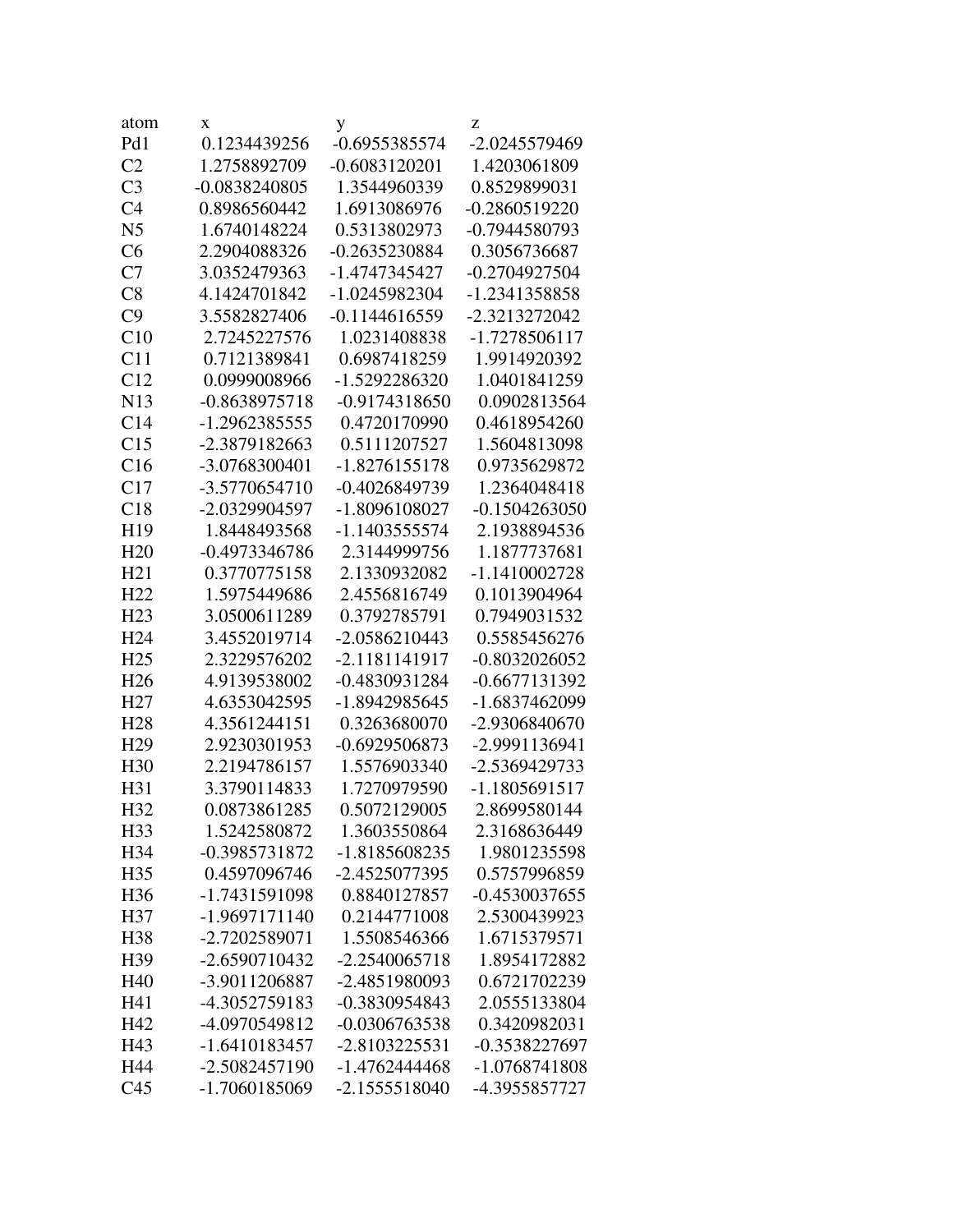| 046 | -1.5047665223 | -2.0375747914   | -3.1795826003 |
|-----|---------------|-----------------|---------------|
| O47 | -1.0068481873 | -1.5701067622   | -5.3336857646 |
| C48 | -2.8243925993 | -3.0219124937   | -4.9316362918 |
| H49 | -3.5147406167 | $-2.4069511788$ | -5.5174052939 |
| H50 | -2.4125454143 | -3.7777059991   | -5.6071826245 |
| H51 | -3.3582937205 | -3.5038759293   | -4.1128375350 |
| H52 | -0.2646838998 | -0.9714202213   | -4.9148882407 |
| 053 | 0.6831145510  | -0.2323382574   | -4.0663875888 |
| O54 | 1.0282276179  | 1.0075581193    | -4.3817422276 |

 $6_{sing}$ 

Gas phase Energy: -1202.993871 hartrees Solvation Energy: -0.0142512133 hartrees Zero Point Energy: 296.388 kcal/mol Free Energy: -32.374 kcal/mol

angstroms

| atom            | X               | y               | Z               |
|-----------------|-----------------|-----------------|-----------------|
| Pd1             | 0.1032343452    | -0.7194734063   | -2.0194448527   |
| C <sub>2</sub>  | 1.2603239819    | $-0.6406168084$ | 1.3144882112    |
| C <sub>3</sub>  | $-0.0849844905$ | 1.3196605167    | 0.6855101537    |
| C <sub>4</sub>  | 0.8940905015    | 1.6240400557    | $-0.4636467671$ |
| N <sub>5</sub>  | 1.6553330380    | 0.4312162119    | -0.9348445092   |
| C6              | 2.2720791232    | -0.3407374308   | 0.1891146747    |
| C7              | 3.0163784179    | -1.5687199661   | $-0.3512204647$ |
| C8              | 4.1341288896    | -1.1468941802   | -1.3161651532   |
| C9              | 3.5648210861    | $-0.2575941905$ | -2.4288850844   |
| C10             | 2.7313185989    | 0.8968405291    | -1.8723753813   |
| C11             | 0.7048904551    | 0.6886731423    | 1.8434585688    |
| C12             | 0.0874380951    | -1.5670170908   | 0.9494382405    |
| N13             | $-0.8634146996$ | -0.9770165552   | $-0.0343662098$ |
| C14             | -1.3001997909   | 0.4304993775    | 0.3148728273    |
| C15             | -2.3850760685   | 0.4854887095    | 1.4174417520    |
| C16             | -3.0696692468   | -1.8645095437   | 0.8979308089    |
| C17             | -3.5745100277   | $-0.4362107527$ | 1.1245045506    |
| C18             | -2.0429243156   | -1.8780774624   | -0.2384829292   |
| H19             | 1.8236807691    | -1.1539554987   | 2.1042211888    |
| H20             | -0.4986901399   | 2.2876986873    | 0.9942297338    |
| H21             | 0.3931320953    | 2.0265351077    | -1.3518262316   |
| H22             | 1.6088003810    | 2.3821766191    | $-0.1019265965$ |
| H <sub>23</sub> | 3.0301282700    | 0.3217317326    | 0.6465251162    |
| H <sub>24</sub> | 3.4267379337    | -2.1316112548   | 0.4967748978    |
| H <sub>25</sub> | 2.3083389586    | $-2.2261409712$ | $-0.8718674940$ |
| H <sub>26</sub> | 4.9044053363    | $-0.5982622881$ | $-0.7552673675$ |
| H <sub>27</sub> | 4.6241796843    | -2.0303978563   | -1.7408468654   |
| H <sub>28</sub> | 4.3725850947    | 0.1687977494    | $-3.0354622510$ |
| H <sub>29</sub> | 2.9395291140    | $-0.8462525928$ | -3.1057681396   |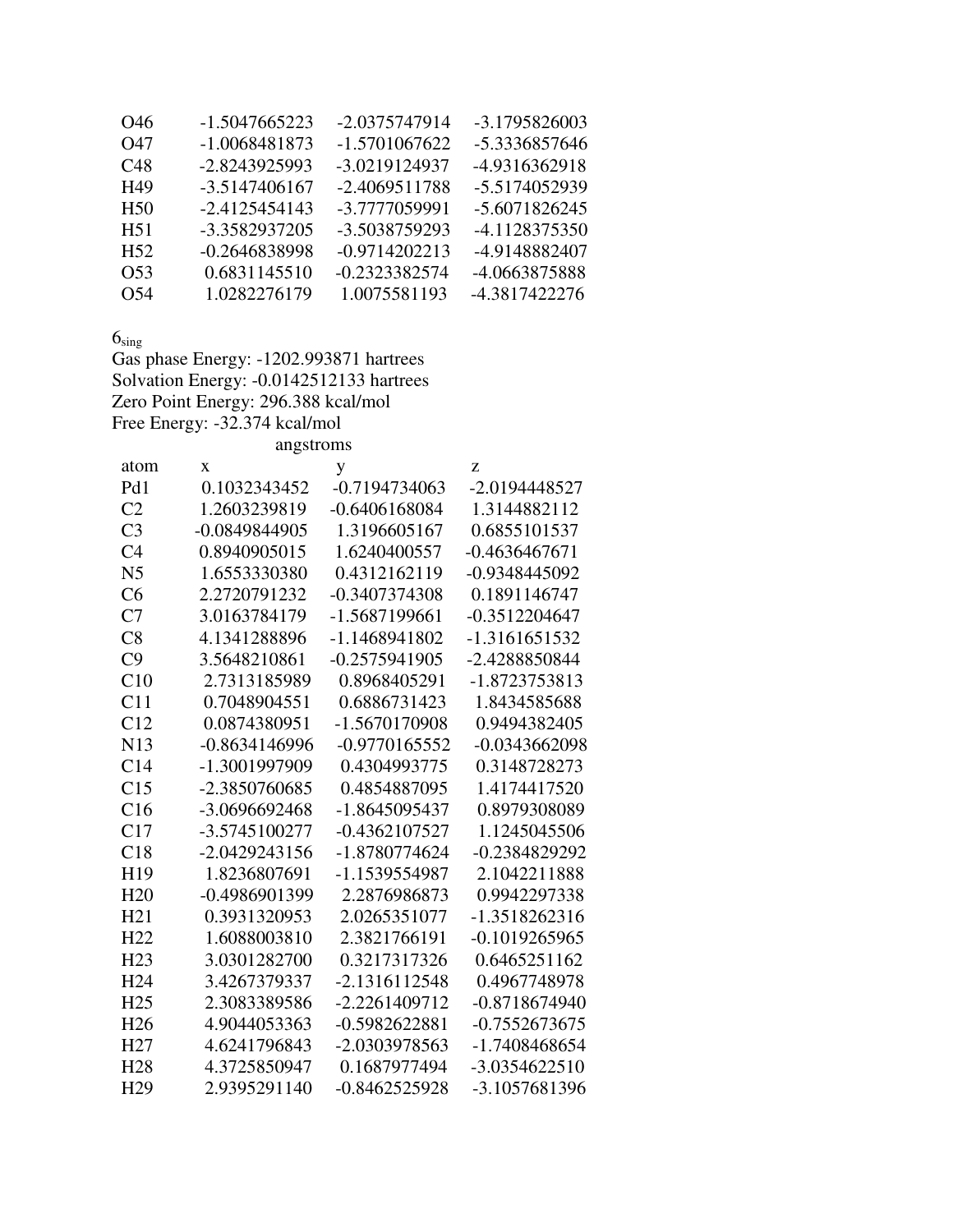| H <sub>30</sub> | 2.2216234962    | 1.4460329643    | -2.6693136378   |
|-----------------|-----------------|-----------------|-----------------|
| H31             | 3.3775849667    | 1.5894026687    | -1.3060991771   |
| H <sub>32</sub> | 0.0808298124    | 0.5287539765    | 2.7284736839    |
| H33             | 1.5229291458    | 1.3518739388    | 2.1487265301    |
| H <sub>34</sub> | $-0.4383416471$ | -1.8181015357   | 1.8822031171    |
| H <sub>35</sub> | 0.4434802580    | -2.5071019590   | 0.5184345094    |
| H <sub>36</sub> | -1.7503896601   | 0.8187538615    | $-0.6068993577$ |
| H37             | -1.9609295174   | 0.2150148895    | 2.3916065957    |
| H <sub>38</sub> | -2.7154398866   | 1.5277817581    | 1.5025668841    |
| H <sub>39</sub> | $-2.6464620249$ | $-2.2665353514$ | 1.8280474193    |
| H40             | -3.8916612090   | $-2.5335041116$ | 0.6173446049    |
| H41             | -4.2955254416   | -0.3971022087   | 1.9488107246    |
| H42             | -4.1014587415   | -0.0895474927   | 0.2247696639    |
| H <sub>43</sub> | -1.6502495830   | -2.8808532973   | $-0.4240894234$ |
| H44             | -2.5229225125   | -1.5670406919   | -1.1677365035   |
| C <sub>45</sub> | -1.4763741984   | $-2.0107616364$ | -4.2571730749   |
| O46             | -1.2849547912   | -2.0000819304   | $-2.9854600646$ |
| O47             | $-0.8756410413$ | -1.3048293941   | -5.0974789404   |
| C <sub>48</sub> | $-2.5522313430$ | -2.9631640088   | -4.7578118839   |
| H49             | -3.4255389203   | -2.3778613097   | -5.0652562196   |
| H <sub>50</sub> | -2.1870695656   | -3.4916271157   | -5.6420681291   |
| H <sub>51</sub> | -2.8506929216   | -3.6752449488   | -3.9871917257   |
| H <sub>52</sub> | 0.0896103426    | -0.4258892423   | -4.4302871155   |
| O <sub>53</sub> | 0.7757717912    | 0.0259374541    | -3.7848617738   |
| O54             | 0.3666327090    | 1.3819799555    | -3.6663727302   |

TS2-3

Gas phase Energy: -1202.949641 hartrees Solvation Energy: -0.01103253135 hartrees Zero Point Energy: 287.96 kcal/mol Free Energy: -31.088 kcal/mol angstroms

| atom            | X               | y               | Z               |
|-----------------|-----------------|-----------------|-----------------|
| Pd1             | 0.1140286634    | $-0.3763248382$ | $-2.2916097402$ |
| C <sub>2</sub>  | 1.1970066546    | $-0.9922016941$ | 0.9870392726    |
| C <sub>3</sub>  | -0.0293284939   | 1.1323147375    | 0.8380079297    |
| C <sub>4</sub>  | 0.9425241645    | 1.6109655725    | $-0.2583614183$ |
| N <sub>5</sub>  | 1.6159099732    | 0.5125279231    | $-1.0170251970$ |
| C <sub>6</sub>  | 2.2016737969    | -0.5207596479   | -0.0889858729   |
| C <sub>7</sub>  | 2.8581531733    | -1.6469662291   | $-0.8990313028$ |
| C8              | 3.9967160778    | -1.0917738540   | $-1.7678484540$ |
| C9              | 3.4857034850    | 0.0541397706    | -2.6500386956   |
| C10             | 2.7200516274    | 1.1036666952    | -1.8399022248   |
| C <sub>11</sub> | 0.7464981657    | 0.2253117571    | 1.8052726368    |
| C12             | $-0.0517325689$ | -1.7524931665   | 0.4996545591    |
| N <sub>13</sub> | $-0.9823180593$ | -0.9038574248   | $-0.2814999899$ |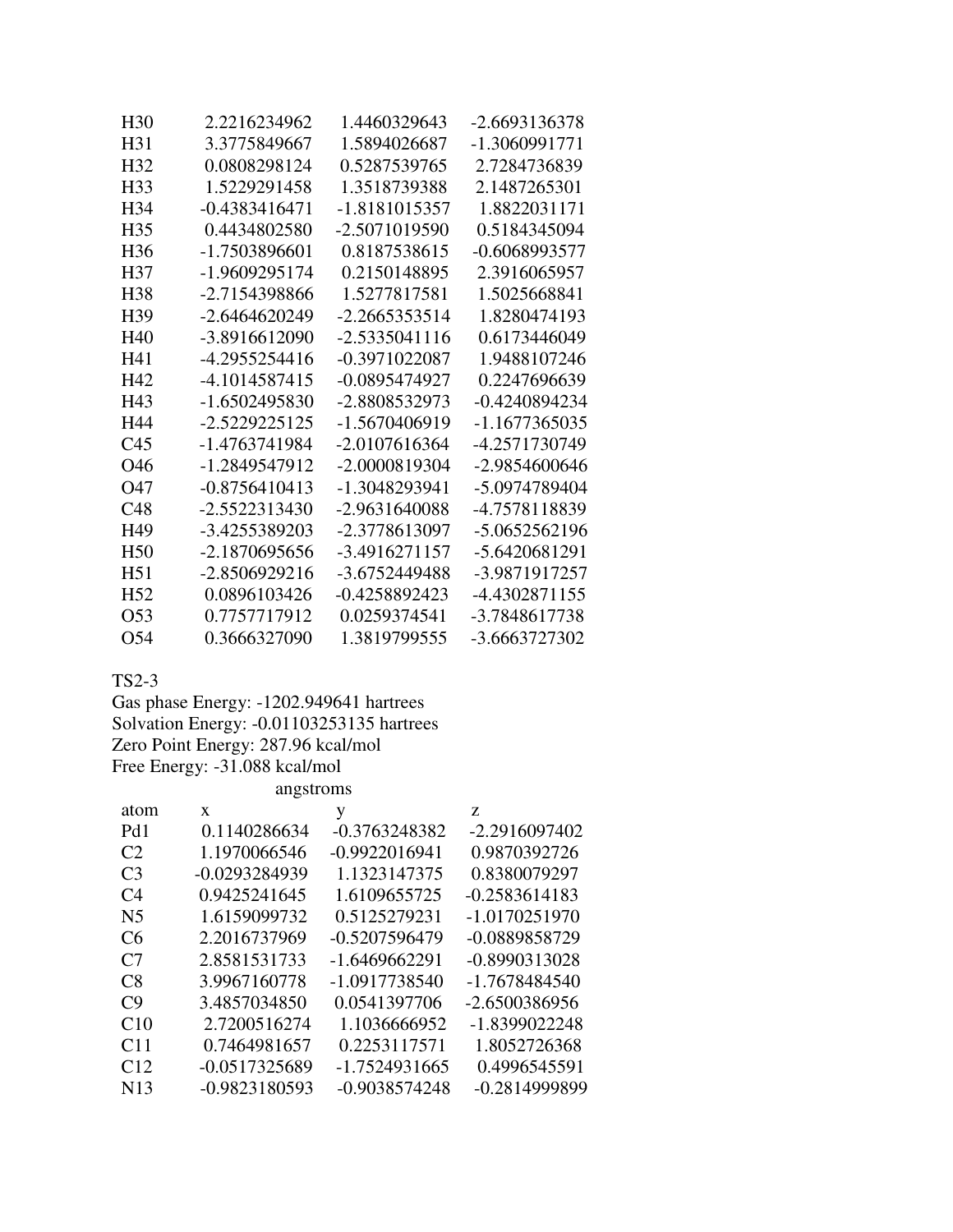| C <sub>14</sub> | -1.3093100920   | 0.4186867151    | 0.3360557772    |
|-----------------|-----------------|-----------------|-----------------|
| C15             | -2.3826049408   | 0.3296533273    | 1.4480265823    |
| C16             | -3.2502481046   | -1.7964389722   | 0.4297923047    |
| C17             | -3.6378427585   | $-0.4166670097$ | 0.9746123136    |
| C18             | -2.2079170820   | $-1.6464563325$ | -0.6847915722   |
| H19             | 1.7548804810    | -1.6871690678   | 1.6273183052    |
| H20             | $-0.3611003264$ | 2.0410646512    | 1.3561710829    |
| H21             | 0.4337927350    | 2.2455068539    | $-0.9903614871$ |
| H <sub>22</sub> | 1.7169579926    | 2.2256948633    | 0.2307004474    |
| H23             | 3.0062091864    | $-0.0079076156$ | 0.4701323216    |
| H <sub>24</sub> | 3.2434635007    | -2.3980222219   | -0.1983734093   |
| H <sub>25</sub> | 2.1087653376    | -2.1417580460   | -1.5296500706   |
| H <sub>26</sub> | 4.8049957265    | $-0.7278255340$ | -1.1174582017   |
| H <sub>27</sub> | 4.4250219587    | -1.8855858063   | -2.3893409642   |
| H <sub>28</sub> | 4.3153997203    | 0.5580312564    | -3.1591968621   |
| H <sub>29</sub> | 2.8317481179    | $-0.3462691170$ | -3.4306429827   |
| H <sub>30</sub> | 2.2789588376    | 1.8463779677    | -2.5094909059   |
| H31             | 3.4111433222    | 1.6251650538    | -1.1557653118   |
| H <sub>32</sub> | 0.1284866170    | -0.0818737083   | 2.6547069005    |
| H <sub>33</sub> | 1.6113968121    | 0.7595728643    | 2.2173821908    |
| H34             | $-0.5451379218$ | -2.1712414910   | 1.3920972518    |
| H <sub>35</sub> | 0.2184214736    | -2.5932350660   | -0.1457539589   |
| H <sub>36</sub> | -1.7410901109   | 1.0159649993    | -0.4792289830   |
| H <sub>37</sub> | -1.9793622269   | $-0.1782643748$ | 2.3326805172    |
| H <sub>38</sub> | $-2.6360421535$ | 1.3499515485    | 1.7624848824    |
| H <sub>39</sub> | -2.8665832812   | -2.4265367649   | 1.2435663192    |
| H <sub>40</sub> | -4.1245282875   | -2.3163939552   | 0.0204226815    |
| H41             | -4.3590163518   | -0.5032978053   | 1.7954136709    |
| H42             | -4.1312701568   | 0.1605474287    | 0.1797607569    |
| H43             | -1.8799032128   | $-2.6119226184$ | $-1.0764242286$ |
| H44             | -2.6482877490   | -1.1025446555   | -1.5266235553   |
| C <sub>45</sub> | -1.0900136458   | -2.4655436749   | -3.7219292832   |
| O46             | 1.2577100056    | 1.1794652214    | 3.6140199088    |
| O47             | -0.3131545087   | -3.1384591456   | -3.0283574602   |
| C48             | -1.9506172426   | -3.1155568154   | -4.8002053555   |
| H49             | -1.6234434928   | -2.7703996136   | -5.7867857043   |
| H <sub>50</sub> | -1.8627801156   | -4.2018175831   | -4.7502105540   |
| H51             | -2.9968828808   | -2.8166211976   | -4.6864877937   |
| H <sub>52</sub> | 0.7017068791    | 0.2898484771    | -3.6771848775   |
| O <sub>53</sub> | 0.9218601330    | 0.8225583320    | -4.8805620575   |
| O54             | 1.6850299162    | 1.8318350220    | -4.8348138084   |

TS1-4

Gas phase Energy: -1052.635561 hartrees Solvation Energy: -0.00617678318 hartrees Zero Point Energy: 290.803 kcal/mol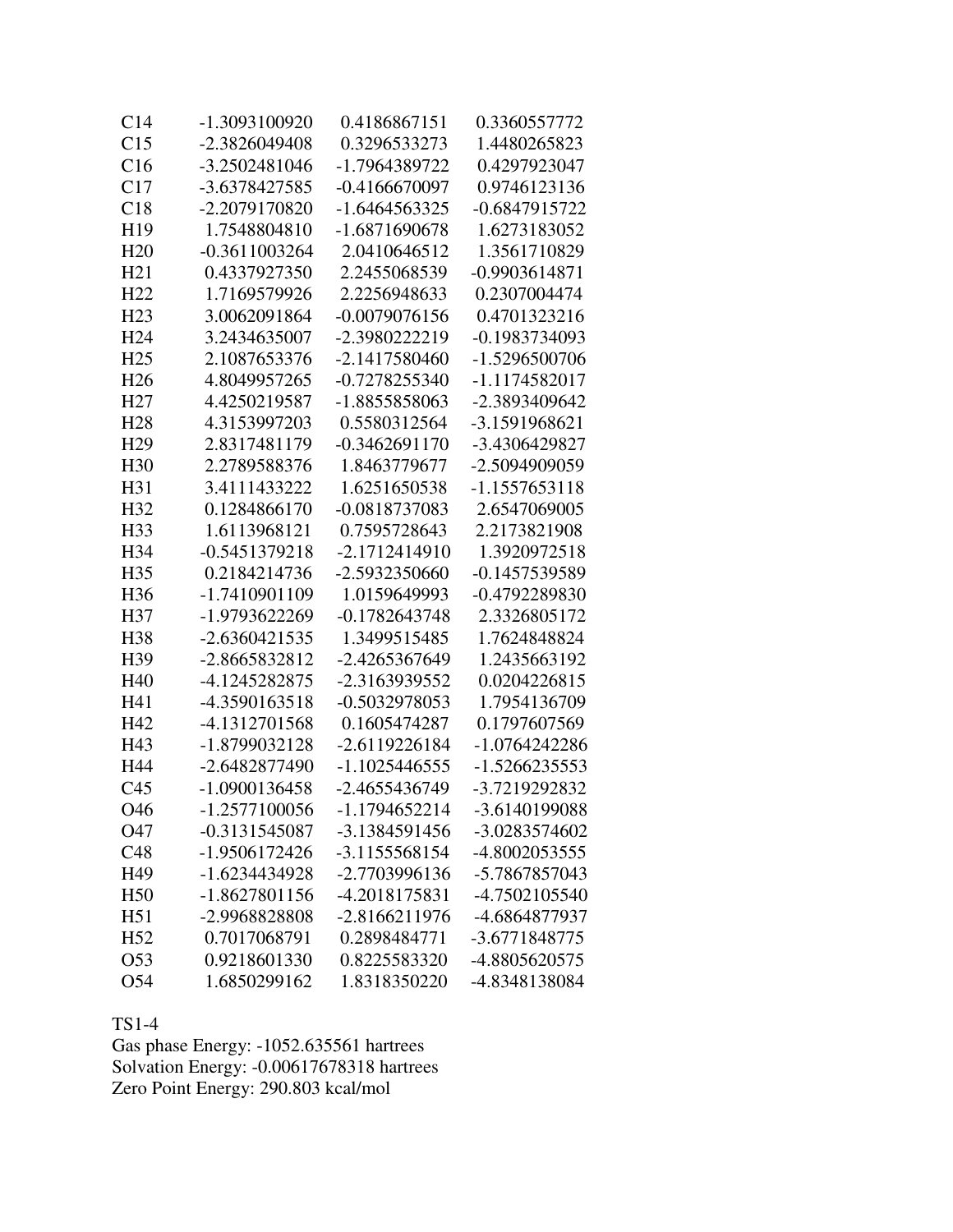## Free Energy: -34.921 kcal/mol

| angstroms       |                 |                 |                 |
|-----------------|-----------------|-----------------|-----------------|
| atom            | X               | y               | Z               |
| Pd1             | 0.2678281273    | -0.5733206202   | -2.2427294652   |
| C <sub>2</sub>  | 1.1646353079    | -0.6883394408   | 1.3066817586    |
| C <sub>3</sub>  | -0.2024744799   | 1.2827718336    | 0.7917647527    |
| C <sub>4</sub>  | 0.8022714680    | 1.6845533607    | -0.3073487286   |
| N <sub>5</sub>  | 1.6086035255    | 0.5608334868    | -0.8717689333   |
| C6              | 2.1937696273    | $-0.2864114070$ | 0.2219475820    |
| C7              | 2.9771747921    | -1.4541850187   | -0.3895835807   |
| C8              | 4.1297543588    | -0.9354229252   | -1.2638157098   |
| C9              | 3.6104833931    | 0.0625774949    | -2.3088986154   |
| C10             | 2.7285762832    | 1.1386255027    | -1.6725296683   |
| C11             | 0.5733866520    | 0.5872891430    | 1.9196888533    |
| C12             | 0.0008401388    | -1.6069500992   | 0.8860024887    |
| N13             | -0.9349192578   | -0.9593482830   | $-0.0435528525$ |
| C14             | -1.3896198942   | 0.4030907065    | 0.3281054675    |
| C15             | -2.5446889447   | 0.4033849382    | 1.3606048551    |
| C16             | -3.1949390293   | -1.9078395006   | 0.5881132560    |
| C17             | -3.7056837776   | $-0.4956262616$ | 0.9067771369    |
| C18             | -2.0589804319   | -1.8287912418   | $-0.4443179553$ |
| H19             | 1.7374868385    | -1.2362855099   | 2.0663563301    |
| H20             | -0.6323080826   | 2.2247965139    | 1.1566999887    |
| H21             | 0.2952971428    | 2.1721223774    | -1.1444932555   |
| H22             | 1.4906642525    | 2.4241657717    | 0.1413372241    |
| H <sub>23</sub> | 2.9271678488    | 0.3506755417    | 0.7545909227    |
| H <sub>24</sub> | 3.3648258773    | -2.0848717902   | 0.4205685187    |
| H <sub>25</sub> | 2.2955934426    | $-2.0644401131$ | -0.9951013286   |
| H <sub>26</sub> | 4.8753258268    | -0.4449273669   | $-0.6217592367$ |
| H <sub>27</sub> | 4.6414291880    | -1.7695358543   | -1.7572450959   |
| H <sub>28</sub> | 4.4453436903    | 0.5553957591    | -2.8223863969   |
| H <sub>29</sub> | 3.0211447280    | $-0.4649852191$ | -3.0665832704   |
| H <sub>30</sub> | 2.2865392307    | 1.7766316173    | -2.4422319327   |
| H31             | 3.3408646300    | 1.7792209291    | $-1.0106100781$ |
| H <sub>32</sub> | $-0.0754215772$ | 0.3464629513    | 2.7685052949    |
| H33             | 1.3669418665    | 1.2432978795    | 2.2992834499    |
| H34             | -0.4892661892   | -1.9465304950   | 1.8178769241    |
| H <sub>35</sub> | 0.3787733399    | -2.5065750985   | 0.3872781523    |
| H <sub>36</sub> | -1.7890955354   | 0.8372242971    | $-0.6011497500$ |
| H37             | -2.1852736696   | 0.0564646661    | 2.3379938259    |
| H <sub>38</sub> | $-2.8932041105$ | 1.4345301235    | 1.5036172118    |
| H39             | $-2.8453251694$ | -2.3945101208   | 1.5089873645    |
| H40             | -4.0026527403   | -2.5340701870   | 0.1895599601    |
| H41             | -4.4882409040   | -0.5239149285   | 1.6742806147    |
| H42             | -4.1657673844   | $-0.0680218204$ | 0.0041188972    |
| H43             | $-1.6519664424$ | -2.8202788867   | $-0.6683857660$ |